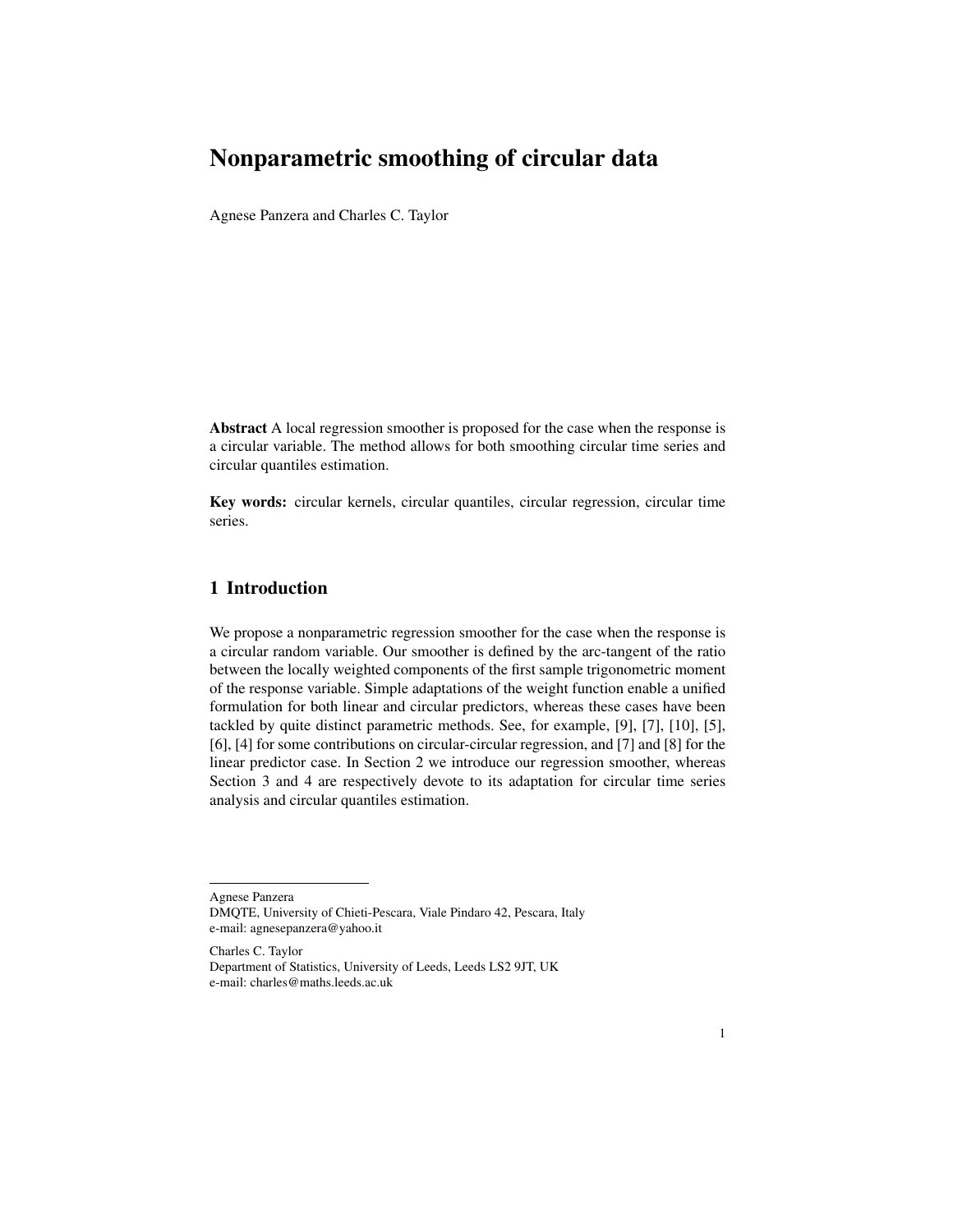#### 2 Regression smoother for circular response

Let  $\mathbb{T} := [-\pi, \pi)$ . Consider a  $\mathbb{A} \times \mathbb{T}$  – valued random vector  $(\Delta, \Theta)$ , where  $\mathbb{A}$  is a generic domain. The dependence of the *response* Θ on the *predictor* ∆ is well described by a (measurable) function  $m : \mathbb{A} \to \mathbb{T}$ , such that the risk

$$
E[1-\cos(\Theta - m(\Delta))],
$$

is as small as possible. For  $\delta \in \mathbb{A}$ , let  $m_1(\delta) := E[\sin(\Theta)|\Delta = \delta]$ , and  $m_2(\delta) :=$  $E[\cos(\Theta)|\Delta = \delta]$ . Then the minimizer of the above risk is given by  $m(\delta) =$  $\arctan2[m_1(\delta), m_2(\delta)]$ , where the function  $\arctan2[y, x]$  returns the angle between the *x*-axis and the vector from the origin to  $(x, y)$ . This approach implies the model

$$
\Theta_i = [m(\Delta_i) + \varepsilon_i](\text{mod}2\pi) \qquad (i = 1, \ldots, n)
$$

where the  $\varepsilon_i$ s are *i.i.d.* random angles having zero mean direction, finite concentration, and are independent of the  $\Delta_i$ s. To introduce our smoother we preliminarily define the sample statistics

$$
\hat{m}_1(\delta) = \frac{1}{n} \sum_{i=1}^n \sin(\Theta_i) W(d(\Delta_i, \delta)) \quad \text{and} \quad \hat{m}_2(\delta) = \frac{1}{n} \sum_{i=1}^n \cos(\Theta_i) W(d(\Delta_i, \delta)), \tag{1}
$$

where  $d(\cdot, \cdot)$  is a distance, and *W* denotes a local weight, conceived in such a way that the ratio  $\hat{m}_1(\delta)/\hat{m}_2(\delta)$  is asymptotically unbiased for  $m_1(\delta)/m_2(\delta)$ . Then, an estimator for the regression function at  $\delta \in \Delta$  is defined as

$$
\hat{m}(\delta) = \text{atan2}[\hat{m}_1(\delta), \hat{m}_2(\delta)].\tag{2}
$$

Clearly, the weights have to be specific to the nature of the predictors. Here we consider the case where  $\Delta = \mathbb{T}$ , *i.e.* the circular predictor case, and the case where **∆** = [0,1], which corresponds, without loss of generality, to the linear predictor case. For both cases, we propose two kind of weights, one aimed at a local constant fit, the other one at a local linear fit.

When  $\Delta = [0,1]$ , we use standard euclidean weights. When  $\Delta = \mathbb{T}$ , to take into account the circular nature of the predictor variable, we use periodic functions as weights. In particular, we propose as weights for local constant fit, *circular kernels*, say  $K_{\kappa}$ , introduced by [1] in the context of density estimation. Here  $\kappa > 0$  is a concentration parameter which, although not being a scale factor, plays the rôle of the inverse of the bandwidth of euclidean kernels. A different version of our smoother can be obtained by setting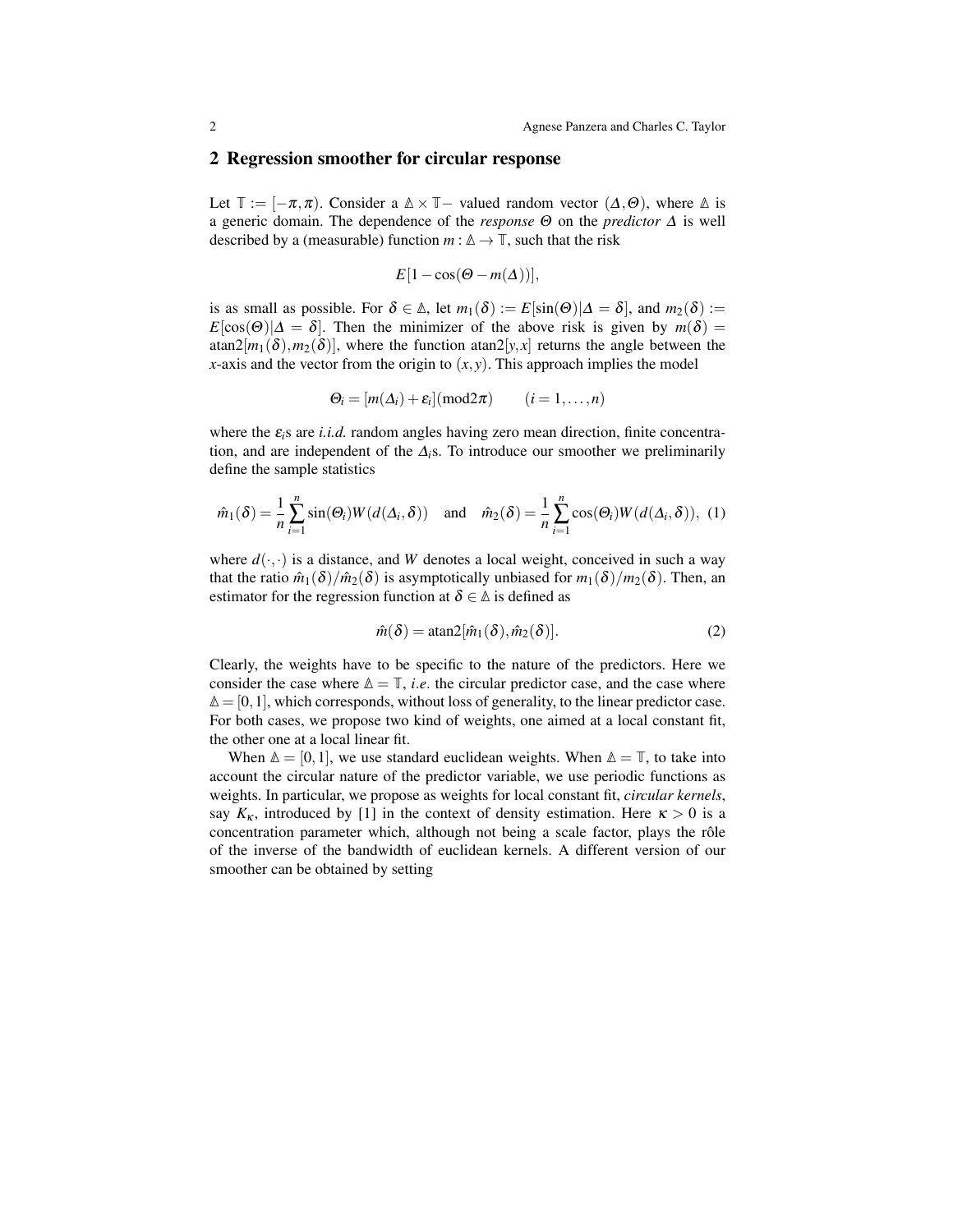Nonparametric smoothing of circular data 3

$$
W(d(\delta, \Delta_i)) = n^{-1} K_{\kappa}(\delta - \Delta_i) \left\{ \sum_{j=1}^n K_{\kappa}(\delta - \Delta_j) \sin(\delta - \Delta_j) -\sin(\delta - \Delta_i) \sum_{j=1}^n K_{\kappa}(\delta - \Delta_j) \sin(\delta - \Delta_j) \right\},\,
$$

which resembles the structure of the weight function of euclidean local linear fit. Accuracy measures for the estimator equipped with the two kinds of weights, in both circular and linear predictor case, have been derived, along with optimal smoothing, in [2] . Moreover, the derivation of a central limit theorem for the estimator allowed the construction of approximate confidence intervals for  $m(\delta)$ . As a further result, we found that, when data are assumed to be observations from a stationary process satisfying some mixing conditions, (2) shares essentially the same asymptotic behavior as in the *i.i.d.* case. Then, assuming  $\Theta_i = \Theta_{i+a}$ , with  $a \in \mathbb{Z}$ , we have that (2) can be used for autoregressive functions estimation.

### 3 Smoothing and prediction for circular time series

The estimator introduced in Section 2 can be extended to nonparametric time series analysis, by smoothing on the time domain. This obviously implies the introduction of a different model. Specifically, letting  $\{\Theta_t\}_{t=1}^T$  be a time series of angles, we assume the model

$$
\Theta_t = [m(t/T) + \varepsilon_t] (mod 2\pi)
$$
\n(3)

where  $m : [0,1] \to \mathbb{T}$  is an unknown smooth function of time representing the trend, and  $\{\varepsilon_t\}$  is a **T**-valued stationary stochastic process, with  $E[\sin(\varepsilon_t)] = 0$  and with autocovariance function regularly varying at infinity with exponent  $\alpha > 0$ , *i.e.*, as  $\ell$ goes to infinity,

a1) $Cov[\cos(\varepsilon_t), \cos(\varepsilon_{t+\ell})] \sim L_1 |\ell|^{-\alpha};$  $a2E[\cos(\varepsilon_t)\sin(\varepsilon_{t+\ell})] \sim L_2|\ell|^{-\alpha};$ a3) $E\left[\sin(\varepsilon_t)\sin(\varepsilon_{t+\ell})\right] \sim L_3|\ell|^{-\alpha};$ 

where  $L_i \in \mathbb{R} \setminus \{0\}$ , for  $i \in \{1, 2, 3\}$ ,  $\ell \in \mathbb{Z}$ , and  $|\ell|^{\alpha} := 1$  if  $\ell = 0$ . We say that the case  $0 < \alpha < 1$  indicates a *long-range dependence*, whereas the case  $\alpha > 1$  implies socalled *short-range dependence*. Then an estimator for the trend function at  $t/T$  can be constructed by adapting the smoother (2), by setting  $\delta = t/T$  and  $\Delta_i = i/T$ , and assuming the weight in  $(1)$  to be a euclidean kernel supported on  $[0,1]$ , or to have the formulation of the local linear fitting weight. We obtain asymptotic behavior of the resulting estimators, in the different settings of  $\alpha$ . For the task of prediction–for which we mean the estimation of *m* at a point  $t/T \in (1, +\infty)$ – we still use model (3), but now the domain of *m* is assumed to be  $[0, +\infty)$ .